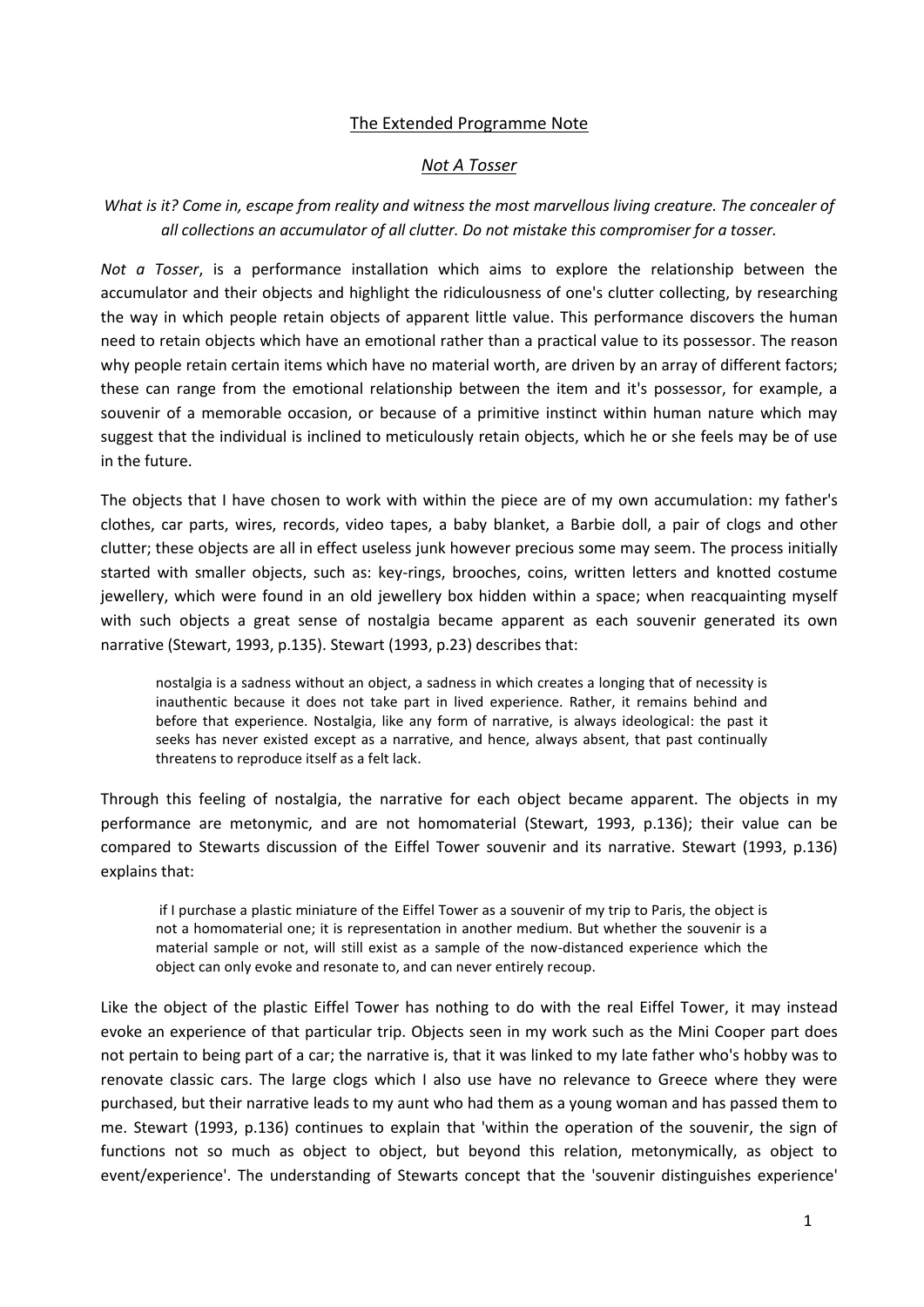(1993, p.135), aided my decision making when choosing objects of ''otherness'' that would highlight the ridiculousness of the collected clutter - hereinafter termed the souvenir.

At this stage, I began experimenting with the notion that if the souvenir is metonymic is it changeable and questioned if I could alter its meaning and narrative so that is it no longer metonymic but is an exact and not an allusion? I thought about the somewhat primitive response in which we keep souvenirs that we feel may prove useful in the future; the Neanderthal collected many objects such as lead and transported them long distances in order to create new objects such as tools or jewellery (Muller and Shrenk, 2008, p.84). I decided to explore this within my practice and create new souvenirs out of souvenirs. For example, in my performance you will see the clogs used as pockets and a platform shoe made out of a Mini Cooper Stereo and broken house phone. There was a somewhat primitive feeling that became apparent during this exploration; I had initially during the beginning of my research explained that the reasons why people accumulate their souvenirs is of a primitive instinct within human nature.

The idea of space was becoming significantly more important as the process developed; the notion of the visible and invisible spaces in which objects are stored. The concealing of souvenirs is almost bestial and unconscious: it is easier to store souvenirs in boxes than to make a conscious decision to *toss* them away. When describing the Concealer, Baird (2002, p.15) explains:

the Concealer is similar to the Accumulator, but his stuff is neatly packed away or hidden so that an outsider won't catch on to the fact that he has clutter too. The Concealer loves storage containers of all types: boxes, baskets, bins, canisters, containers, file cabinets, and crates. His items are often neatly stacked and carefully labelled.

Bairds description of the Concealer, brought to my attention how I found my accumulated souvenirs: placed in a space within a space a 'centre within a centre' (Stewart, 1993, p.151). By placing objects within such spaces such as loft's and garages, merely highlights the point that the object is to some extent inaccessible, but yet, the fact that the object remains in the possession of the individual can bring a degree of comfort. In essence, the object is placed at the back of the person's mind where it is 'out-ofsight' without being completely forgotten (Baird, 2002, p.20). From this idea I decided that I would exaggerate the space in which we store such souvenirs and create a giant box in which the audience can enter the invisible space and witness the ridiculousness of our clutter concealing. The particular spacing of the giant box within the space is also significant, as it portrays the notion a box in which has been placed and 'having been forgotten, and abandoned in a corner' (Bachelard, 1994, p.142).

As part of my process, I have taken the ideas of a small section of Herman Hesse's Steppenwolf - The Magic Theatre: the box has become my own Magic Theatre in which I, as the Concealer, am confronted with the reality of my collection the useless objects have restricted my freedom of movement. The human body has now become the object, the other, the P.T Barnumesque hidden museum character.

*To be seen at all hours at Barnum's Museum.*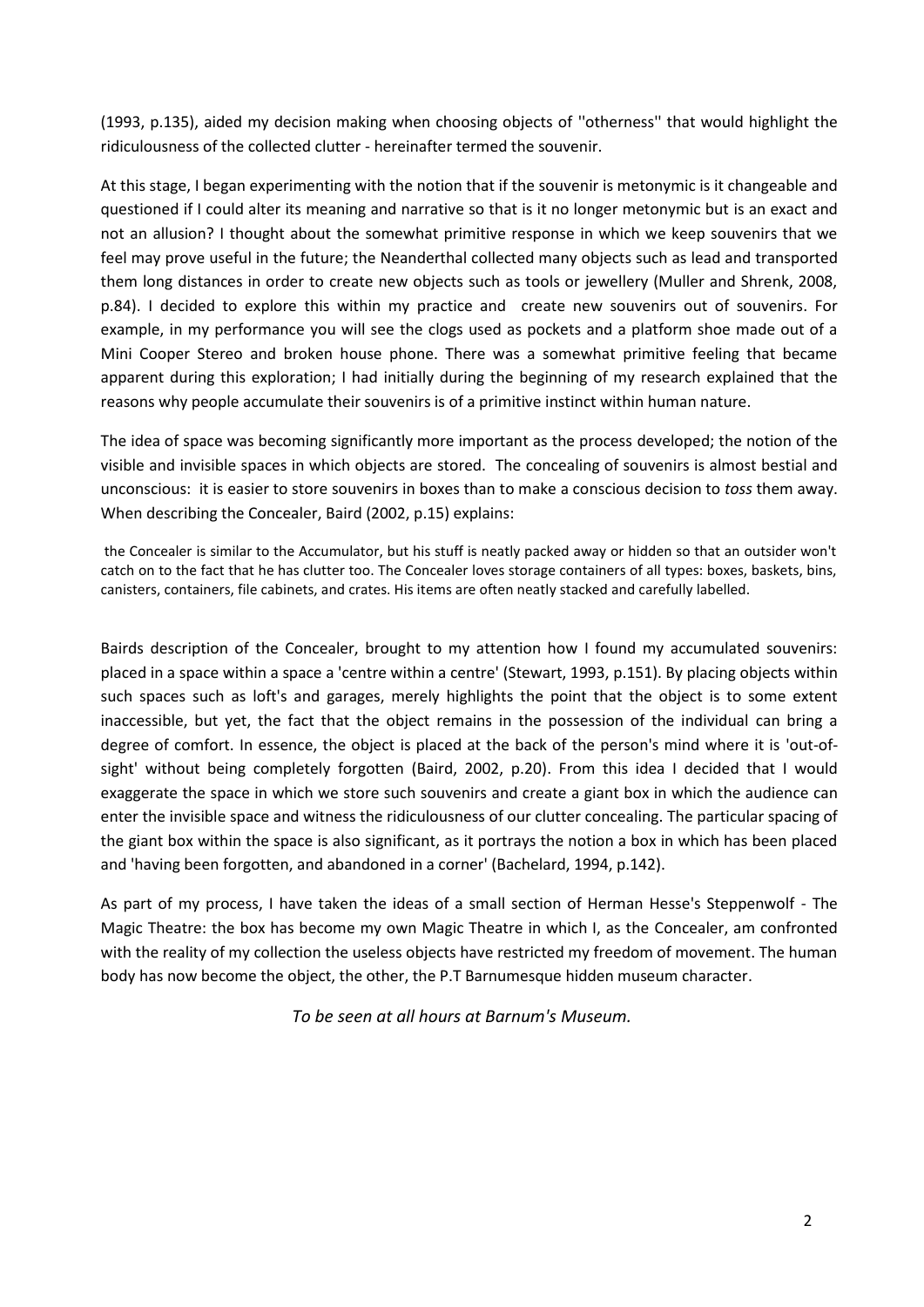## **Bibliography**

## Primary Sources:

Baird, L. (2002). *Cut The Clutter and Stow The Stuf: The Q.U.I.C.K Way to Bring Lasting Order to Household Chaos.* United States of America: Yankee Publishing Inc.

Cut The Clutter and Stow The Stuff is edited by Lori Baird the purpose of this book is to inform its reader, not necessarily a academic student or researcher, in the best ways to tame the clutter you have stored in your home using the revolutionary Q.U.I.C.K. clutter-control system. in five steps you could have a clutter-free home. This book was very useful to my work, It allowed me to understand the different types of clutter collectors such as the concealer, the dropper the accumulator and the tosser. Baird discusses the clutter traits of each of these clutter collecting types as though they are characters of a book this helped me to imagine myself as one of the characters such as the concealer when creating my own work.

Bachelard, G. (with Stilgoe, R. J.). (1994). *The Poetics of Space The Classic Look at How We Experience Intimate Places.* United States of America: Beacon Press Books.

The Poetics of space was written by Gaston Bachelard, who was one of Europe's leading philosophers. He is also the author of two other books: The Psycholanysis of Fire and The Poetics of Reverie. The Poetics of Space is a phenomenological interrogation into the meaning of spaces and spaces within spaces such as: a house, a draw, a corner, shelves, chests and wardrobes. This book is particularly useful to my research as I am looking at the idea of the invisible space once the object has been stored into these spaces it is unseen. Bachelard touches upon, in the latter part of the book the idea of objects that are in the depths of the corners and have been abandoned. I feel that this text would be appropriate for students, researchers and consumers.

Hesse, H. (2011). *Steppenwolf.* London: Penguin Books Ltd.

From 1904, Hermann Hesse devoted himself to writing, establishing his reputation with a series of romantic novels. Hesse has won many literary awards including the Nobel prize for literature in 1946. The protagonist is a character called Harry, a productive, organised, intellectual and middle class man. The part in which I have focused particularly on in this book is The Magic Theatre in which Harry stumbles across one night when he is walking through the old quarter of the city. It states ''Magic Theatre Entrance - Not For Everybody' in this theatre is 'exactly what awaits' Harry. In this magic theatre he will be erased of his 'superfluous' reflection and will see a true image of himself. This book is useful to my work as it is allowing my process to develop further naturally, it is allowing me to change my concept from autobiography into fiction.

Susan, S. (1993). *On Longing Narratives of the Miniature, the Gigantic, the Souvenir, the Collection.* Durham and London: Duke University Press.

This book was written by Susan Stewart, a Professor of English at Temple University.

The intended audience for this book is students, researches and general consumers. This book is useful to my work as the focus of discussion addresses the relationship of language to experience, of the body to scale, and importantly narratives to objects. Susan Stewart also looks at the "miniature"